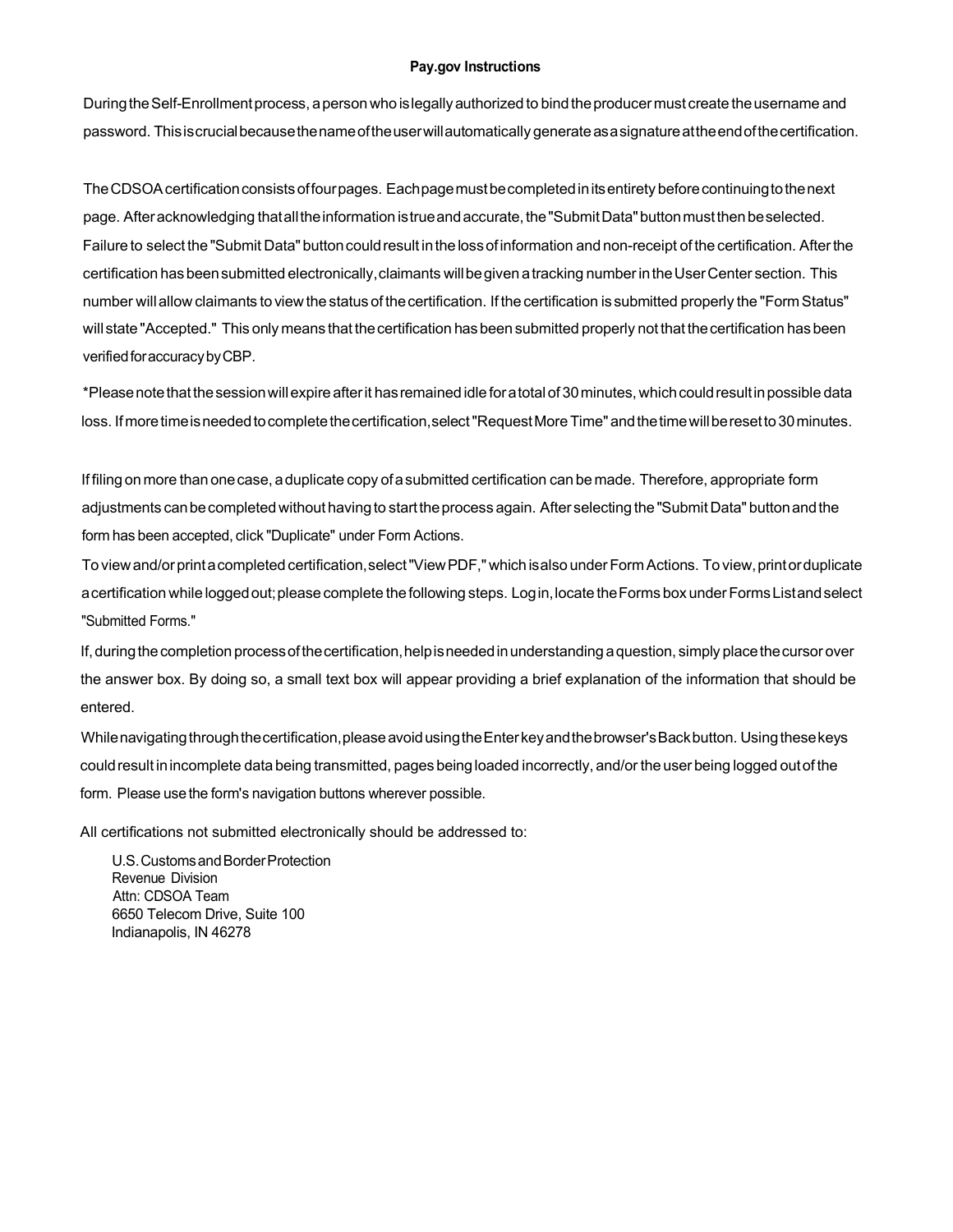# **Department of Homeland Security U.S. Customs and Border Protection Continued Dumping and Subsidy Offset Act of 2000 Form**

|--|

| 1. Claimant's Name:                                                                                                   |                                                                                                                             |
|-----------------------------------------------------------------------------------------------------------------------|-----------------------------------------------------------------------------------------------------------------------------|
|                                                                                                                       | (As it appears on USITC List or Association Membership List if applicable)<br>(If person's name list Last Name, First Name) |
| 2. Mailing Address:                                                                                                   |                                                                                                                             |
| 3. Address 2:                                                                                                         |                                                                                                                             |
| 4. City:                                                                                                              |                                                                                                                             |
| 5. State:                                                                                                             |                                                                                                                             |
| 6. ZIP/Postal Code:                                                                                                   |                                                                                                                             |
|                                                                                                                       | Check here if Mailing Address is a PO Box.<br>(Street Address is required when Mailing Address is a PO Box)                 |
| 7. Street Address:                                                                                                    | <u> 1989 - Johann Stoff, Amerikaansk politiker († 1908)</u>                                                                 |
| 8. Address 2:                                                                                                         |                                                                                                                             |
| 9. City:                                                                                                              |                                                                                                                             |
| 10. State:                                                                                                            |                                                                                                                             |
| 11. ZIP/Postal Code:                                                                                                  |                                                                                                                             |
| 12. Business Type (select one):<br>$\bigcirc$ Sole Proprietorship<br>$\bigcirc$ Partnership<br>$\bigcirc$ Corporation |                                                                                                                             |
| ◯ Social Security Number<br>$\bigcirc$ Federal Tax Identification                                                     | 13. Number Type (selectone and enternumber below):<br>○ Employee Identification Number                                      |
| Number Enter Number Here                                                                                              |                                                                                                                             |
| <u> Contact Information</u>                                                                                           | (Primary Contact For All Certification Related Inquiries)                                                                   |
| 14. Contact Person:                                                                                                   | 15. ContactEmail:                                                                                                           |
| 16. Contact Phone:                                                                                                    | 17. Contact Fax:                                                                                                            |
|                                                                                                                       | (If Different From Claimant's Mailing Address)                                                                              |
| 18. Address:                                                                                                          |                                                                                                                             |
| 19. Address 2:                                                                                                        |                                                                                                                             |
| 20. City:                                                                                                             |                                                                                                                             |
| 21. State:                                                                                                            |                                                                                                                             |
| 22.ZIP/Postal Code:                                                                                                   |                                                                                                                             |

 $\overline{\phantom{0}}$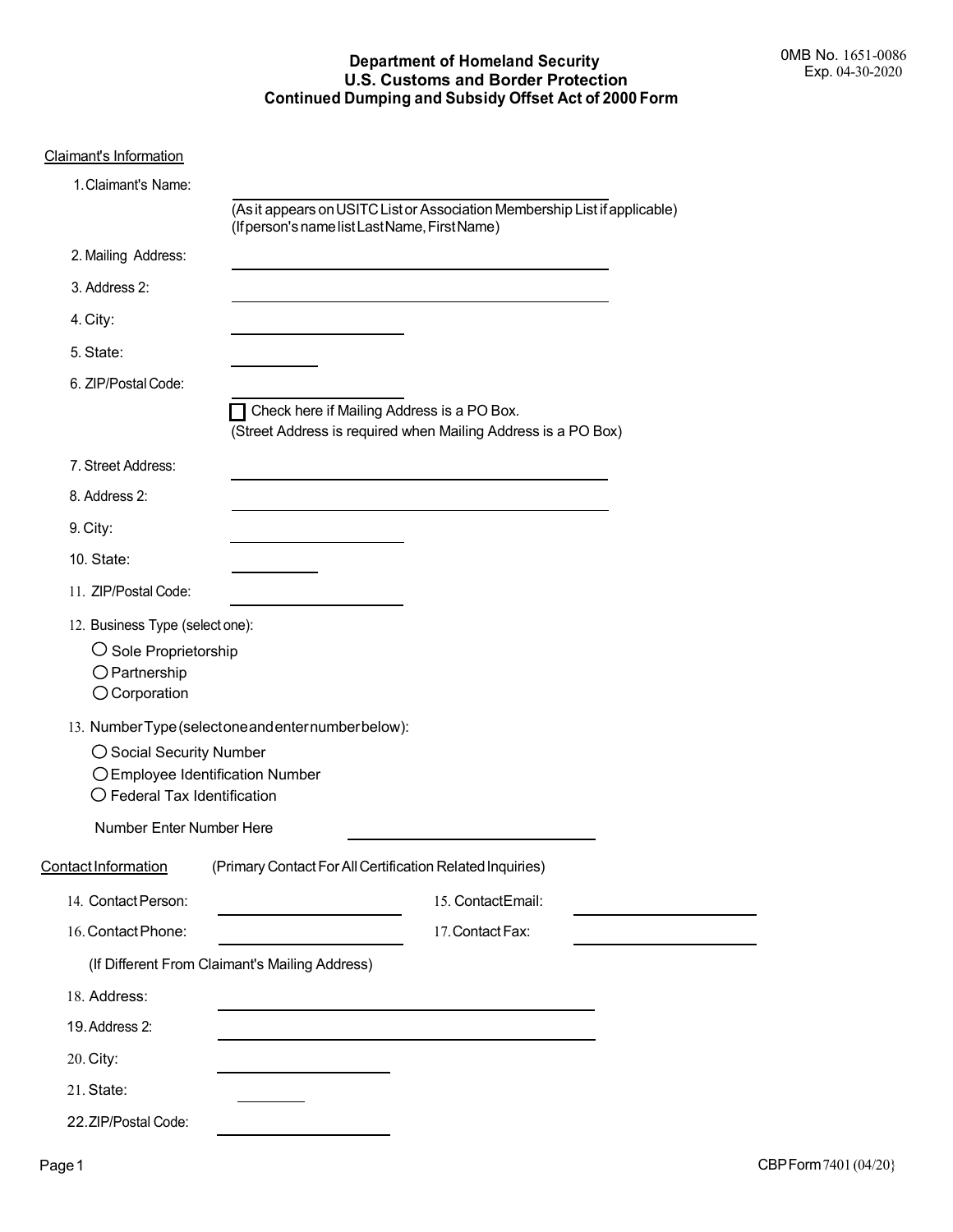Federal Register Notice Information

| 23. Date of Federal Register Notice:                                                                                                                                                         | May 31, 2022 |                   |                |               |  |  |  |
|----------------------------------------------------------------------------------------------------------------------------------------------------------------------------------------------|--------------|-------------------|----------------|---------------|--|--|--|
| 24. Are you claiming a CDSOA distribution as a successor company?<br>(See 19C.F.R. 159.61(b)(i))                                                                                             |              |                   | $\bigcirc$ Yes | O No          |  |  |  |
| If YES, please provide the name of the company and the date of the succession:                                                                                                               |              |                   |                |               |  |  |  |
| Name                                                                                                                                                                                         |              | Date              |                |               |  |  |  |
| 25. Are you an association, coalition, or cooperative that appears on the USITC $\bigcirc$ Yes<br>list and files on behalf of your members?<br>(See 19 C.F.R 159.61(b)(ii))                  |              |                   |                | $\bigcirc$ No |  |  |  |
| If YES, please provide Power of Attorney within 10 days of filing certification. Please mail Power of<br>Attorney to the following address:                                                  |              |                   |                |               |  |  |  |
| Assistant Commissioner<br>Office of Administration<br>U.S. Customs and Border Protection<br><b>Revenue Division</b><br>Attn: Melissa Edwards<br>6650 Telecom Drive<br>Indianapolis, IN 46278 |              |                   |                |               |  |  |  |
| 26. Are you filing as a member of an association, coalition, or cooperative that $\bigcirc$ Yes<br>appears on the USITC list?                                                                |              |                   |                | $\bigcirc$ No |  |  |  |
| If YES, please provide name of organization and the date you became a member:                                                                                                                |              |                   |                |               |  |  |  |
| Name                                                                                                                                                                                         |              | <b>Start Date</b> |                |               |  |  |  |
| 27. Start Date of Qualifying Expenditures                                                                                                                                                    |              |                   |                |               |  |  |  |
| 28. End Date of Qualifying Expenditures                                                                                                                                                      |              |                   |                |               |  |  |  |
| Previously Certified Qualifying Expenditures for All Filing Years                                                                                                                            |              |                   |                |               |  |  |  |
| 29. Manufacturing Facilities                                                                                                                                                                 |              |                   |                |               |  |  |  |
| 30. Equipment                                                                                                                                                                                |              |                   |                |               |  |  |  |
| 31. Research and Development                                                                                                                                                                 |              |                   |                |               |  |  |  |
| 32. Personnel Training                                                                                                                                                                       |              |                   |                |               |  |  |  |
| 33. Acquisition of Technology                                                                                                                                                                |              |                   |                |               |  |  |  |
| 34. Health Care Benefits for Employees Paid For by the Employer                                                                                                                              |              |                   |                |               |  |  |  |
| 35. Pension Benefits for Employees Paid For by the Employer                                                                                                                                  |              |                   |                |               |  |  |  |
| 36. Environmental Equipment. Training or Technology                                                                                                                                          |              |                   |                |               |  |  |  |
| 37. Acquisition of Raw Materials and Other Inputs                                                                                                                                            |              |                   |                |               |  |  |  |
| 38. Working Capital or Other Funds Needed to Maintain Production                                                                                                                             |              |                   |                |               |  |  |  |
| 39. Total Amount of Qualifying Expenditures Previously Certified                                                                                                                             |              |                   |                |               |  |  |  |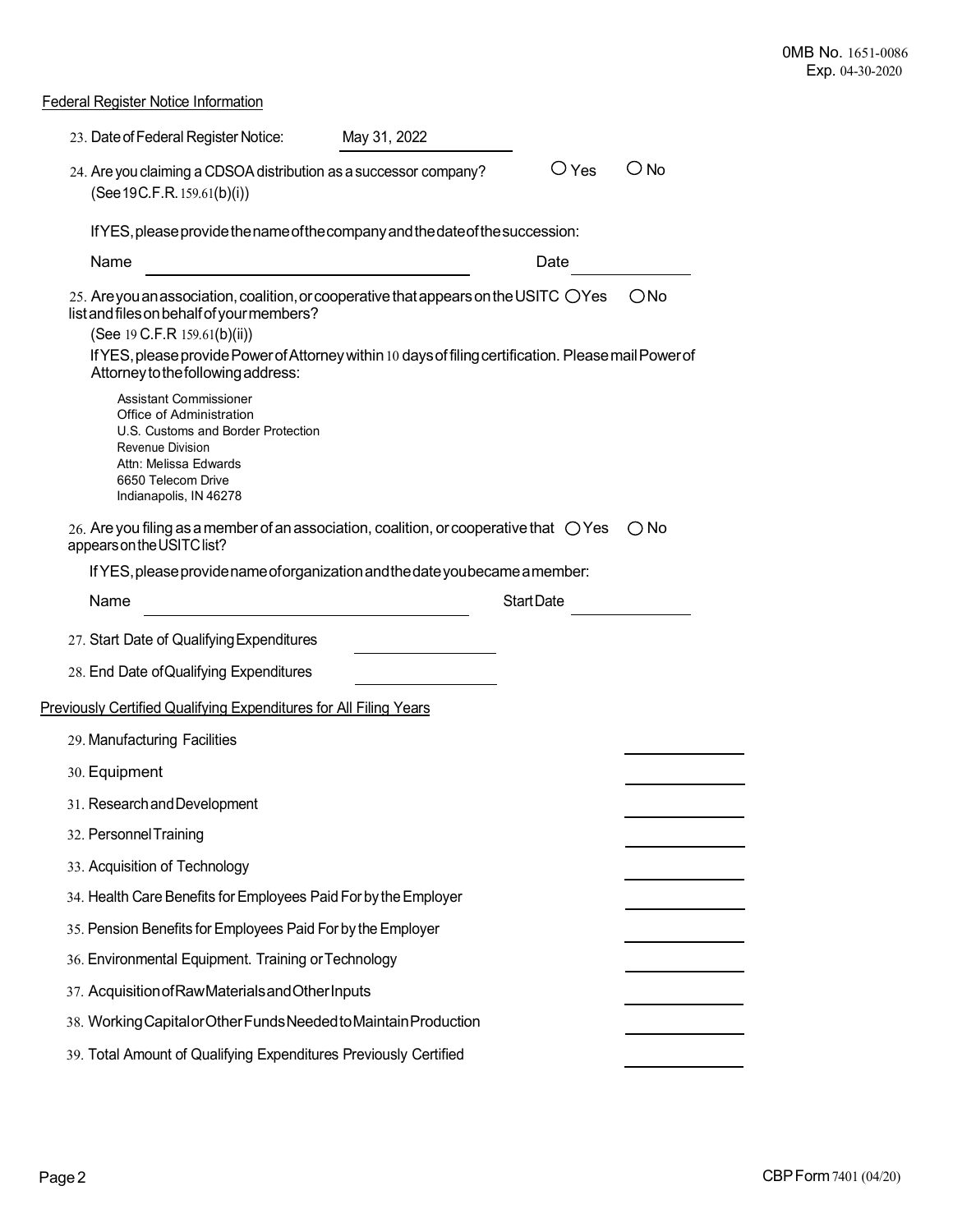Commerce Case Information

40.Total Amount ofQualifying Expenditures Previously Certified (from question #39 pg 2)

41. List Case Information For **ALL**The Cases With The Same Qualifying Expenditures On The Lines Provided Below \*Formula (Total Amt of Qualifying Expenditures Previously Certified - Prior Year Distributions= Net Amt)

| Commerce Case<br>Number | Commerce Case Name<br>(Product/Country) | <b>Total Amount of</b><br><b>Prior Distributions</b><br>for this case | Net Amount of<br>Qualifying<br>Expenditures          |
|-------------------------|-----------------------------------------|-----------------------------------------------------------------------|------------------------------------------------------|
|                         |                                         |                                                                       |                                                      |
|                         |                                         |                                                                       |                                                      |
|                         |                                         |                                                                       |                                                      |
|                         |                                         |                                                                       |                                                      |
|                         |                                         |                                                                       |                                                      |
|                         |                                         |                                                                       |                                                      |
|                         |                                         |                                                                       |                                                      |
|                         |                                         |                                                                       |                                                      |
|                         |                                         |                                                                       |                                                      |
|                         |                                         |                                                                       |                                                      |
|                         |                                         |                                                                       |                                                      |
|                         |                                         |                                                                       |                                                      |
|                         |                                         |                                                                       |                                                      |
|                         |                                         |                                                                       |                                                      |
|                         |                                         | - -                                                                   |                                                      |
|                         |                                         |                                                                       | $\overline{\phantom{0}}$                             |
|                         |                                         | - -                                                                   | $\overline{\phantom{0}}$                             |
|                         |                                         |                                                                       | $\overline{\phantom{0}}$<br>$\overline{\phantom{0}}$ |
|                         |                                         |                                                                       |                                                      |